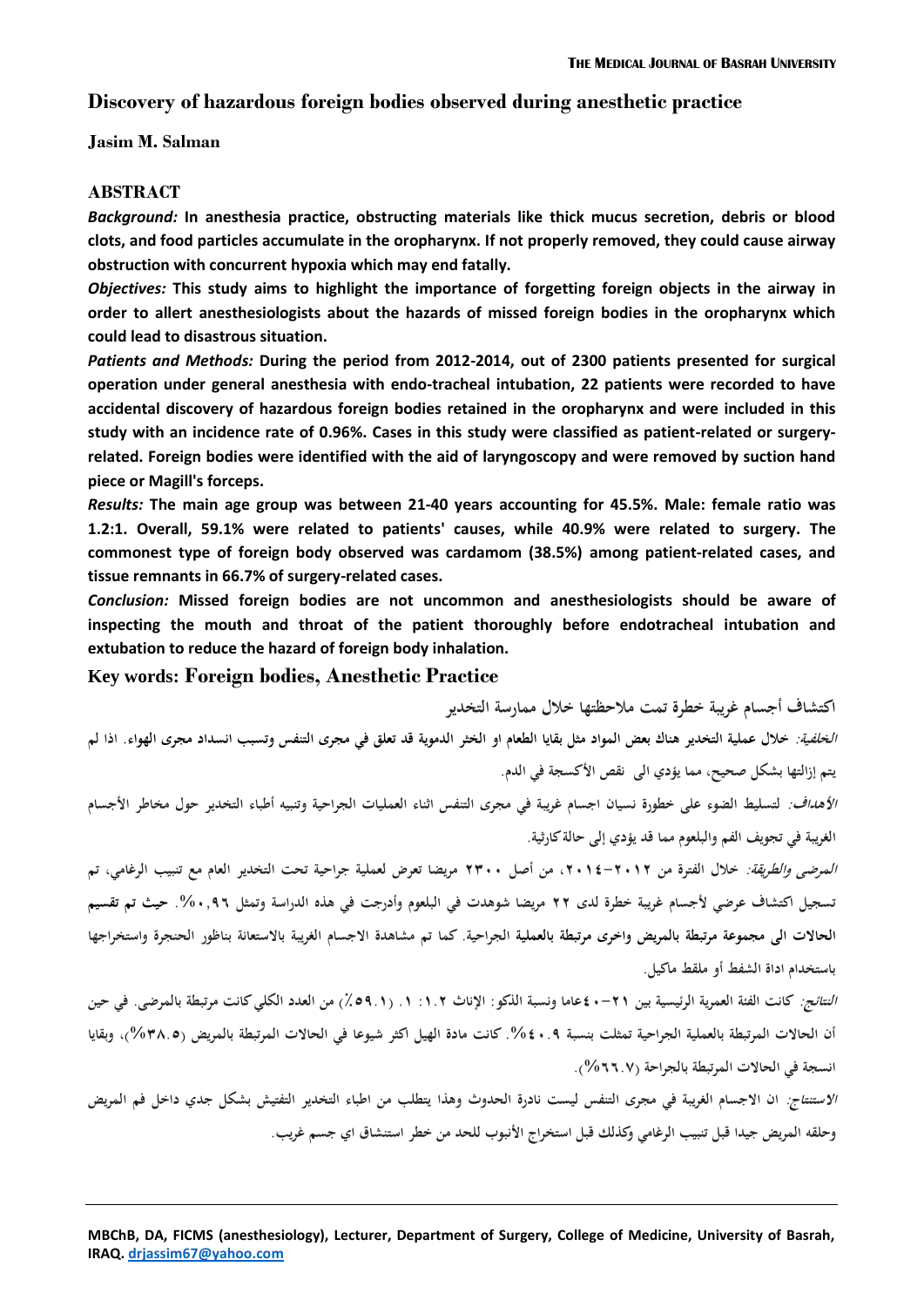## **INTRODUCTION**

eeping a clear airway is a fundamental goal of the anesthesiologist. However, many circumstances hamper eeping a clear airway is a fundamental<br>goal of the anesthesiologist. However,<br>achieving this aim during the course of anesthesia such as oropharyngeal foreign material which may cause airway blockage. Food particles may be seen after regurgitation or vomiting,<sup>[1]</sup> debris or blood clots are commonly observed in operations involving nasal and oral cavities,<sup>[2]</sup> dislodged tooth is another frequently seen object.<sup>[3]</sup> Anesthesiologists perform suction to remove any foreign body in the pharynx before extubation to prevent its entrance into the trachea. Any missed foreign body in the oropharynx may be inhaled causing airway obstruction with subsequent hypoxia and atelectasis. Some foreign bodies may result in complications like mucosal trauma, or abscess formation on long-standing cases.<sup>[4-6]</sup> The diagnosis of inhaled foreign body in conscious patient depends on history, examination, radiography, and perhaps endoscopy.<sup>[7-10]</sup> In the anesthetized patient, the event comes accidentally and requires attention to be discovered before progressing to threats. Proper observation particularly during intubation and extubation helps in early recognition to prevent complications that may end fatally.<sup>[11]</sup>

This study aims to shed a light on frequency and types of hazardous foreign bodies in the oropharynx documented during anesthetic practice.

#### **PATIENTS AND METHODS**

In a period of two years from July 2012- July 2014 busy daily work, out of 2300 patients presented for surgical operation under general anesthesia with endo-tracheal intubation, 22 (0.96%) were recorded to have accidental discovery of hazardous foreign bodies during laryngoscope, they were analyzed in this study (Figure-1). Cases were categorized as patientrelated or surgery-related. The time of their detection is also considered and classified into three groups: group A during intubation, group B before extubation and group C during recovery from anesthesia. Foreign bodies were discovered by the aid of a laryngoscope and were removed by Magill's forceps or suction handpiece. Most of the foreign bodies were photographed and documented. Data were analyzed statistically using SPSS version 15.0. Results were considered statistically significant when the P-value is less than 0.05.

# **RESULTS**

Twenty-two patients were reviewed in this study. Their characteristics are demonstrated in (Table-1). The main age group was between 21- 40 years accounting for 45.5%. Patients < 10 years constitute 31.8%. The remaining were between 11-20 years representing 22.7%. Overall, male:female ratio is 1.2:1 corresponding to 54.5%:45.5%.

|  | Table 1. Characteristics of patients with missed foreign bodies with their relevant causes |  |  |  |  |  |
|--|--------------------------------------------------------------------------------------------|--|--|--|--|--|
|  | participating in this study                                                                |  |  |  |  |  |

|                        |                        |       | <b>Causes</b>          |                |              |               |      |
|------------------------|------------------------|-------|------------------------|----------------|--------------|---------------|------|
| <b>Characteristics</b> | <b>Patient-related</b> |       | <b>Surgery-related</b> |                | <b>Total</b> |               |      |
|                        | No.                    | %     | No.                    | %              | No.          | %             |      |
|                        | < 10                   | 5     | 38.5                   | ↑              | 22.2         | $\mathcal{L}$ | 31.8 |
| Age $(y)$              | $11 - 20$              | 4     | 30.8                   |                | 11.1         |               | 22.7 |
|                        | $21 - 40$              | 4     | 30.8                   | 6              | 66.7         | 10            | 45.5 |
| <b>Gender</b>          | <b>Male</b>            | 10    | 76.9                   | $\mathfrak{D}$ | 22.2         | 12            | 54.5 |
|                        | Female                 | 3     | 23.1                   | ⇁              | 77.8         | 10            | 45.5 |
| <b>Total</b>           | 13                     | 100.0 | 9                      | 100.0          | 22           | 100.0         |      |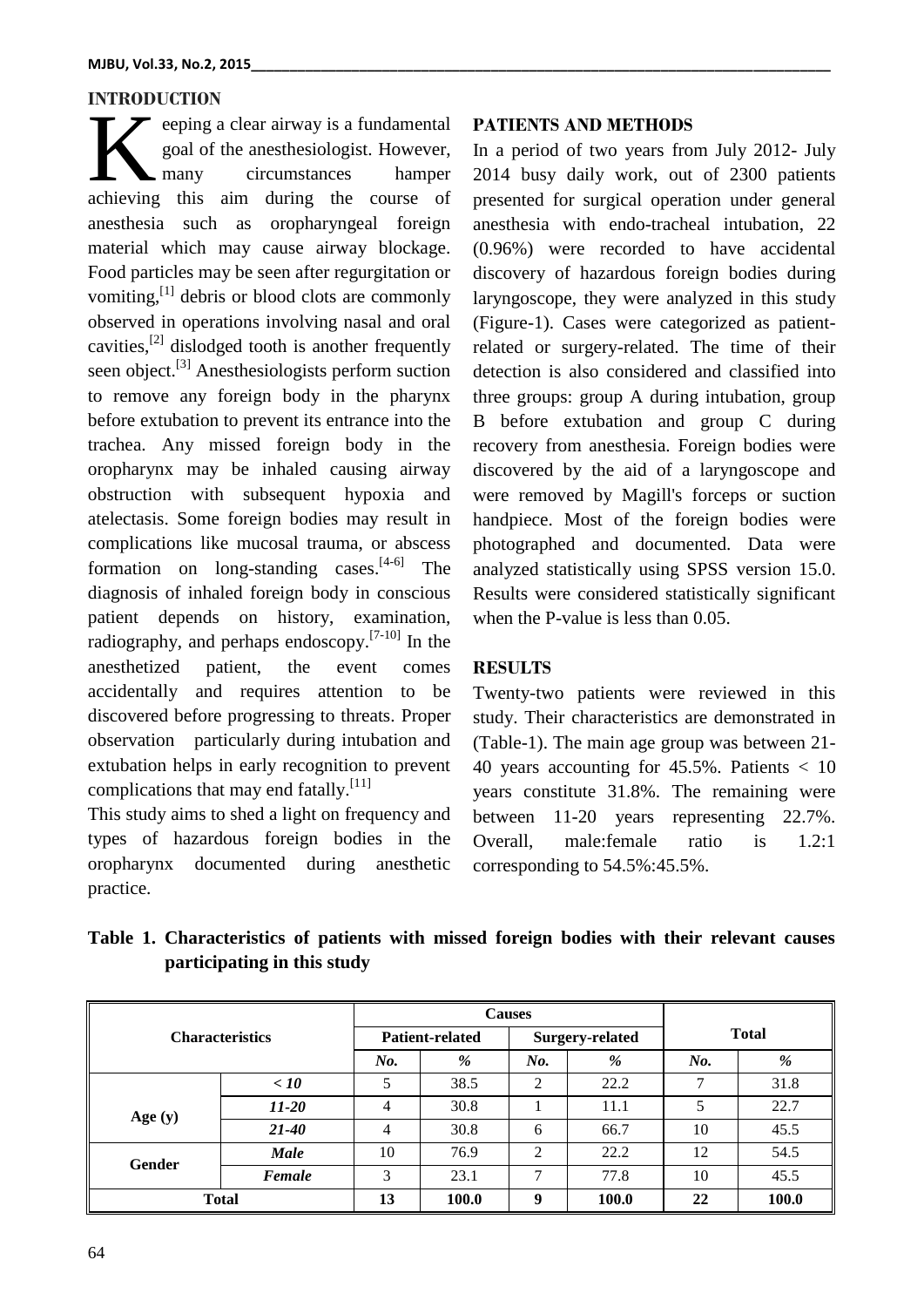Thirteen cases (59.1%) were categorized to have patient-related causes, while 9 cases (40.9%) had surgery-related causes (Table-2). Cardamom, chewing gum, missed deciduous tooth and fish bone were among patient-related foreign bodies, 38.5%, 23.1%, 23.1% and

15.4% respectively. The predominant surgeryrelated foreign bodies were tissue remnants corresponding to 66.7%. Other surgery-related foreign bodies were retained pack (22.2%) and one slipped nasal splint (11.1%).

| Category        | <b>Type</b>     | No.            | $\frac{0}{0}$ |  |
|-----------------|-----------------|----------------|---------------|--|
|                 |                 |                |               |  |
| Patient-Related | cardamom        | 5              | 38.5          |  |
| $13(59.1\%)$    | Gum             | 3              | 23.1          |  |
|                 | Deciduous teeth | 3              | 23.1          |  |
|                 | Fishbone        | $\mathfrak{D}$ | 15.4          |  |
| Sub-total       |                 | 13             | 100.0         |  |
| Surgery-related | Tissue remnant  | 6              | 66.7          |  |
| $9(40.9\%)$     | Retained pack   | ∍              | 22.2          |  |
|                 | Nasal Splint    |                | 11.1          |  |
| Sub-total       |                 | 9              | 100.0         |  |

### **Table 2. Types of removed foreign bodies.**

(Table-3), represents the time of foreign body detection and removal. Most foreign bodies (68.2%) were identified before extubation by direct visualization with the aid of a laryngoscope during inspection of the oral cavity for checkup. Of all patient-related, 61.5% were identified during extubation, whereas 38.5% were seen accidentally at the time of intubation. Regarding surgery-related cases, a higher percentage of foreign bodies was determined and removed before extubation (77.8%). Only 22.2% were discovered and removed during the recovery period, so they were considered to be overlooked.

### **Table 3. Timing of foreign bodies removal**

|                            | <b>Patient-related</b> |       | <b>Surgery-related</b> |       | <b>Total</b> |         |  |
|----------------------------|------------------------|-------|------------------------|-------|--------------|---------|--|
| <b>Timing</b>              | No.                    | %     | No.                    | %     | No.          | %       |  |
| <b>Group A: Intubation</b> | 5                      | 38.5  | $\mathbf{0}$           | 0.0   | 5            | 22.7    |  |
| <b>Group B: Extubation</b> | 8                      | 61.5  | 7                      | 77.8  | 15           | $68.2*$ |  |
| <b>Group C: Recovery</b>   | $\mathbf{0}$           | 0.0   | 2                      | 22.2  | 2            | 9.1     |  |
| <b>Total</b>               | 13                     | 100.0 | 9                      | 100.0 | 22           | 100.0   |  |

**\*: There is statistically significant difference between intubation, extubation and recovery groups P<0.05.**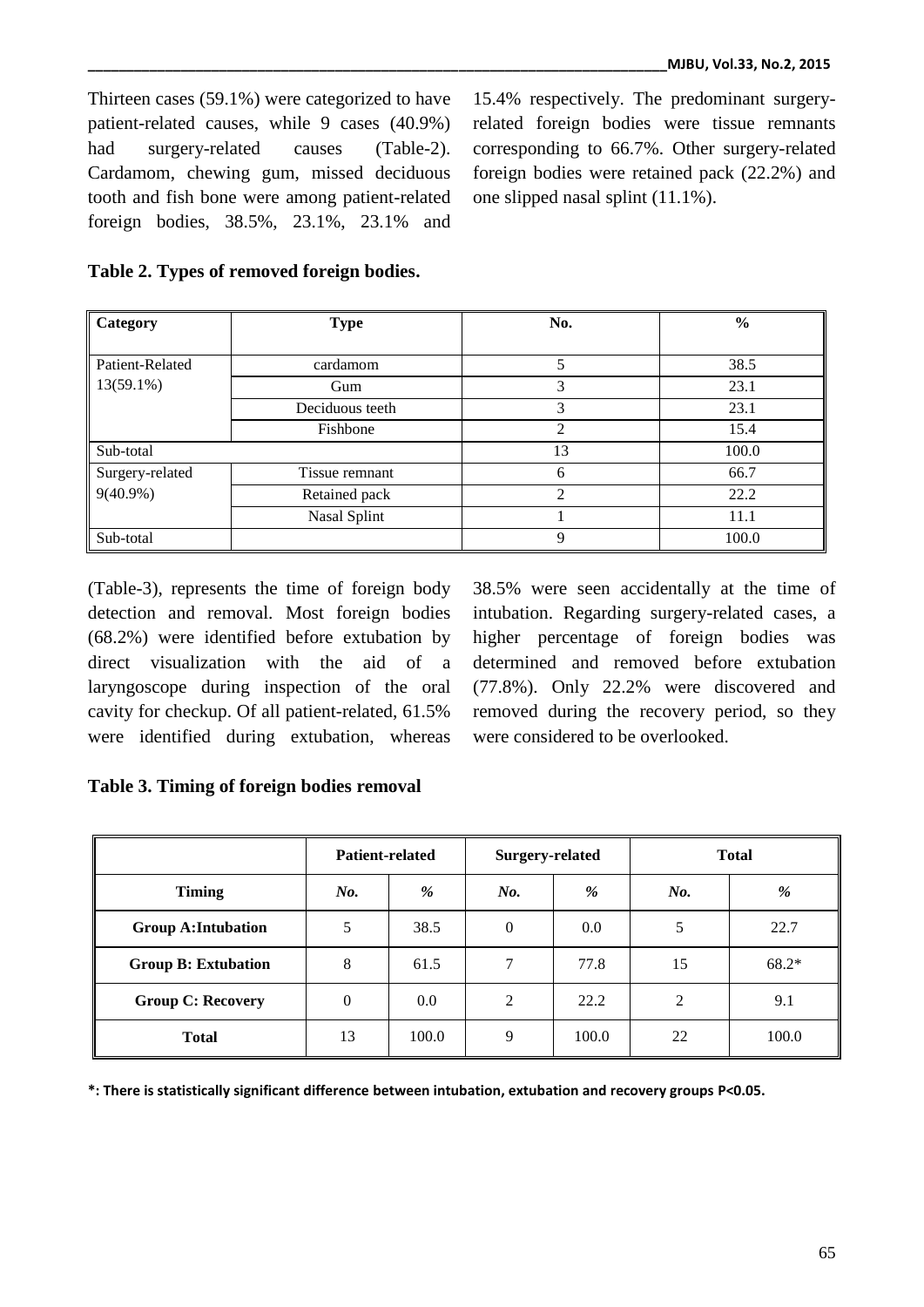

**Tissue remnant (Retained nasal cartilage)**



 **Tonsil bed sponge pack**



**Thick nasal secretion near epiglottis**



**Tissue remnant (Small pieces of adenoids)**



**Big clot**



**Chewing gum**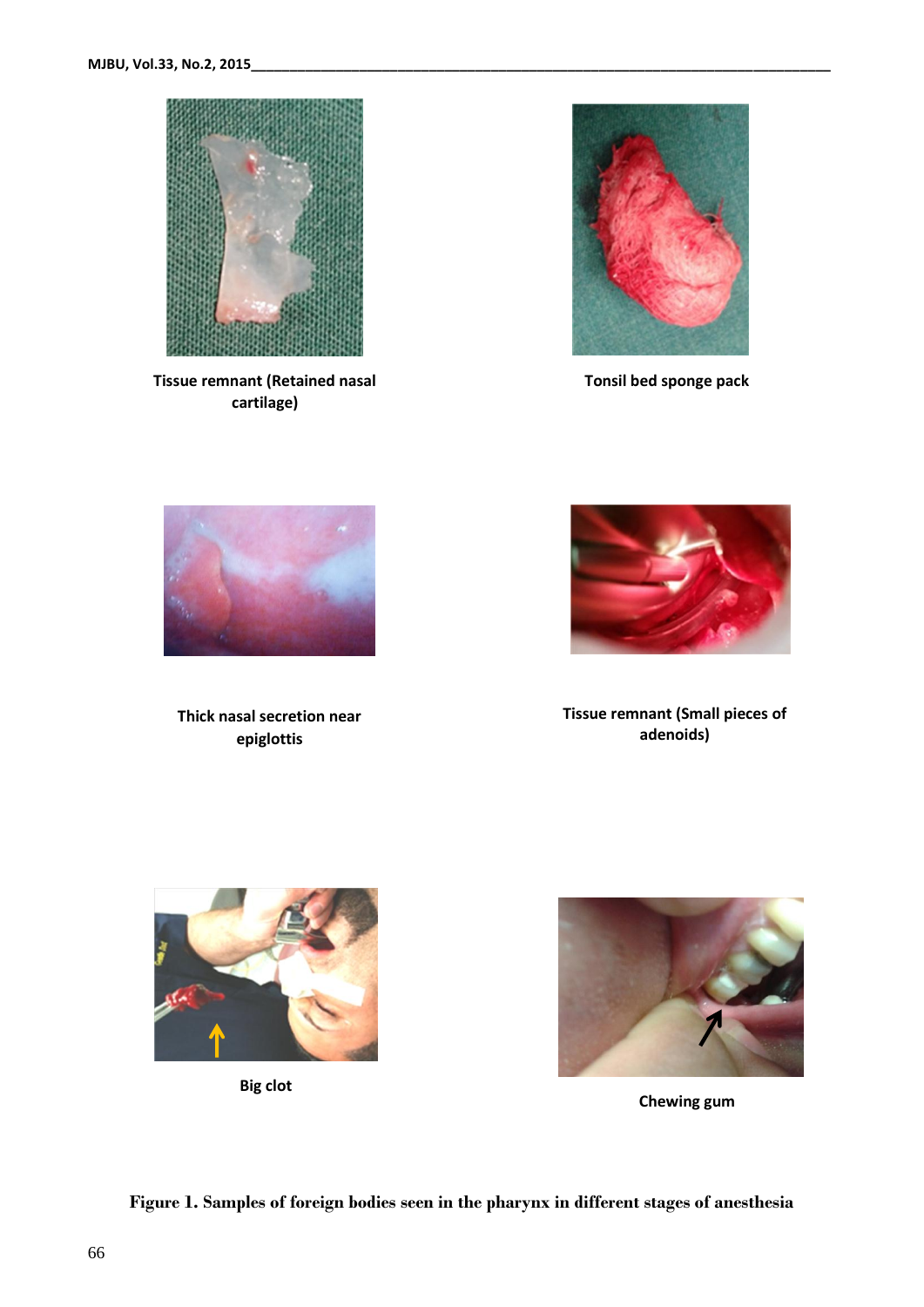#### **DISCUSSION**

During anesthesia, sedation with the loss of swallowing and cough reflexes predispose to remaining of materials in the mouth with subsequent aspiration. There are some dynamics that enhance the passage of any retained material into the air tract like air drive caused by the use of positive pressure ventilation with bag and mask, besides encouraging the patient to breath deeply and to cough during recovery. The outcome could be exaggerated by accumulated saliva, blood or debris. The interesting observation in this study is the detection of foreign bodies that seem to be overlooked by the patient or by the surgeon and even by the anesthesiologist. Different hazardous foreign bodies were lodged in the mouth with potential risk to cause respiratory obstruction; others were found in the nasopharynx mainly from nasal operations in the form of tissue remnants and medical elements. The results of this study showed that patient-related foreign bodies were 59.1%, and surgery-related were 40.9%. Patient-related foreign bodies include chewing materials, deciduous teeth, and fish bones. Chewing, particularly cardamom and gum, is relatively a common habit among many people in our locality used for different purposes. Cardamom is used as medical herb<sup>[12]</sup> while gum is used to relieve anxiety and thirst.<sup>[13,14]</sup> Individuals who present for surgery may forget the presence of these chewing materials in their mouth. Cardamom was seen in a higher percentage than gum 38.5% and 23.1% respectively. Bevacqua  $\&$ Cleary<sup>[15]</sup> reported a case of unnoticed chewing gum adhered to tracheal tube cuff causing difficulty in ventilation. Other authors also described cases of accidents related to chewing gum.<sup>[16]</sup> Fishbone is another patientrelated object that was surprisingly seen in the oropharynx in two instances. Literature highlight the topic of fish bone impaction.<sup>[17-20]</sup> Indeed, a loose tooth may fall during manipulation and subsequently missed. An

**\_\_\_\_\_\_\_\_\_\_\_\_\_\_\_\_\_\_\_\_\_\_\_\_\_\_\_\_\_\_\_\_\_\_\_\_\_\_\_\_\_\_\_\_\_\_\_\_\_\_\_\_\_\_\_\_\_\_\_\_\_\_\_\_\_\_\_\_\_\_\_\_\_\_\_MJBU, Vol.33, No.2, 2015**

estimated incidence of dental trauma in literature varies from  $0.02\%$  to  $0.07\%$ .<sup>[21,22]</sup> Three cases (23.1%) of a missed tooth identified in the oral cavity of children presented for tonsillectomy and were seen at time of extubation probably manipulated by the mouth gag. In regard to surgery-related foreign bodies, 6 cases (66.7%) of tissue remnants in form of nasal bone shell and nasal cartilage were seen dislodged in the post-nasal space and recognized by light reflection during laryngoscopy before extubation, while a piece of adenoid tissue was found attached to tracheal tube shaft. On the other hand, materials like throat pack and gauze swab during certain operations like oral, nasal and dental procedures are prone to be missed or forgotten. This remark has been addressed in some literature [23,24] in spite of many methods used to decrease the chance of forgetting throat pack.<sup>[25-27]</sup> In operations like cleft palate, the surgeon inserts the pack after draping and toweling because a fully retrieved operating field is required, therefore, it is unwise to leave a portion of the pack redundant or attached to the tracheal tube as recommended. In this study, despite approval of removal by the surgeon and the nurse, it appeared that a second one was unintentionally inserted by the surgeon and was missed causing severe airway obstruction discovered during recovery. On other occasion a gauze pack was revealed in the recovery after tonsillectomy causing airway obstruction which is unlike the case reported by Ammar et  $al^{[28]}$ , in which there was absolute dysphagia following adenotonsillectomy resulted from forgotten gauze pack obstructing the esophagus. This mishap was also reported by Cem, et  $al^{[29]}$ following adenotonsillectomy. More surprising finding in this study is the detection of a plastic nasal splint seen suspended from the post nasal space and explained by a loose fixation suture and forceful packing of the nose make it slipped down into the oropharynx.The problem was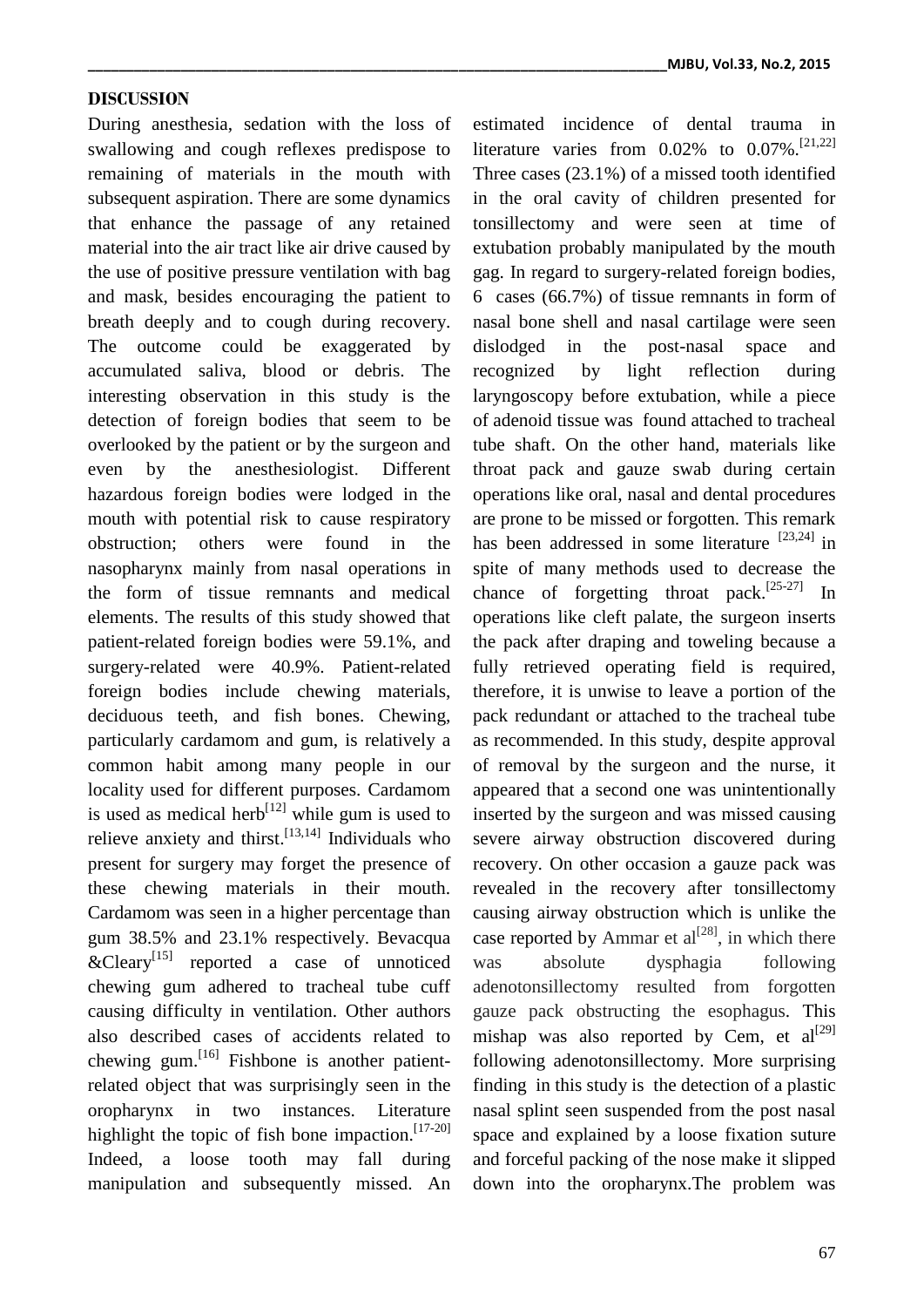exaggerated by trismus and accumulated saliva. Dealing carefully with this by triple airway maneuver technique, the slipped portion was identified by direct vision with the aid of laryngoscope and Magill's forceps was removed successfully. Gupta<sup>[30]</sup> recorded two cases of retained foreign bodies from surgical instruments but fortunately, removed easily as they were accessible. Therefore, careful handling of the splint is required with close monitoring during nasal packing or use an alternative. Performing laryngoscopy provides an opportunity to detect missed foreign materials. This is evident in this study as considerable cases were identified with the aid of a laryngoscope both at the time of intubation (22.7%) and before extubation (68.2%) when inspecting the oral cavity and the throatPrompt removal helped in preventing fatal mishaps.

*In conclusion,* it is a good practice to inspect the upper airway passages during all stages of anesthesia as this conduct helped in observing unnoticed foreign bodies in the oropharynx and by this mean can significantly reduce undesirable mishaps. Patients, surgery, and surgical tools play a considerable role in this context with variable instances. Personal habits profoundly contribute to missed foreign body in our locality, so this needs detailed history and oropharyngeal checking. Patients of different ages and gender are prone to this problem. Anesthesiologists should have an index of suspicion for the possibility of the presence of a foreign body in the mouth and throat to reduce the hazard of inadvertent foreign body inhalation.

# **REFERENCES**

- **1. Sharma M, Joseph TT, Chaudhuri S, Rao AK. Regurgitant food particle causing intractable laryngospasm during emergence from anesthesia J Anaesthesiol Clin Pharmacol. 2014 Apr-Jun; 30(2): 300–301.**
- **2. Nath SS, Roy D, Ansari F, Pawar ST. Anaesthetic complications in plastic surgery. Indian Journal of Plastic Surgery: Official**

**Publication of the Association of Plastic Surgeons of India. 2013; 46(2): 445-452.**

- **3. Kamath S, Reddy M, Shukla D. Missing but important dislodgment of a loose tooth and its recovery during difficult intubation'. J Anaesthesiol Clin Pharmacol 2011; 27:137-138.**
- **4. Cheng YC, Lee WC, Kuo LC, Chen CW, Lin HL. Protrusion of a migrated fish bone in the neck. American Journal of Otolaryngology, 2009; 30(3):203-205.**
- **5. Hajiioannou J, Kousoulis P, Florou V, Stavrianou E. Iatrogenic Migration of an Impacted Pharyngeal Foreign Body of the Hypopharynx to the Prevertebral Space. International Journal of Otolaryngology, 2011; (43):30-34.**
- **6. Figueiredo RR, Azevedo AA, Kós AO. Tomita S. Complications of ENT foreign bodies: a retrospective study. Braz J Otorhinolaryngol. 2008; 74(1):7-15.**
- **7. Nsaif HS, Laftah R F. Chest X-Ray Findings of Foreign Body Aspiration and Their Relation With Type and Site of Impaction: Journal of Babylon University Pure and Applied Sciences 2015; 23(2): 862-869.**
- **8. Al-Fahham FS, Al–Araji KK, ALQazzaz HM. Foreign Body Aspiration in Children: Karbala J. Med. 2014; 7(1):1771-1779**
- **9. Hasdiraz L, Bicer C, Bilgin M, Oguzakaya F. Turban Pin Aspiration: Non-asphyxiating Tracheobronchial Foreign Body in Young Islamic Women. ThoracCardiovascSurg 2006; 54(4): 273-275.**
- **10. Fidkowski CW, Zheng H, Firth PG. The Anesthetic Considerations of Tracheobronchial Foreign Bodies in Children: A Literature Review of 12,979 Cases. Anesthesia &Analgesia 2010; 111 (4): 1016–1025.**
- **11. Salman JM, Asfar SN. Recovery Room Incidents. Basrah Journal of Surgery, 2007; 13(1): 22-26.**
- **12. Gilani AH, Jabeen Q, Khan A, Shah JA. Gut modulatory, blood pressure lowering, diuretic and sedative activities of cardamom. J of ethnopharmacology 2008; 115(3): 463-472.**
- **13. Sasaki-Otomaru A, Sakuma Y, Mochizuki Y, Ishida S, Kanoya Y, Sato Ch. Effect of Regular Gum Chewing on Levels of Anxiety, Mood, and Fatigue in Healthy Young Adults. Clinical Practice and Epidemiology in Mental Health 2011, 7: 133–139.**